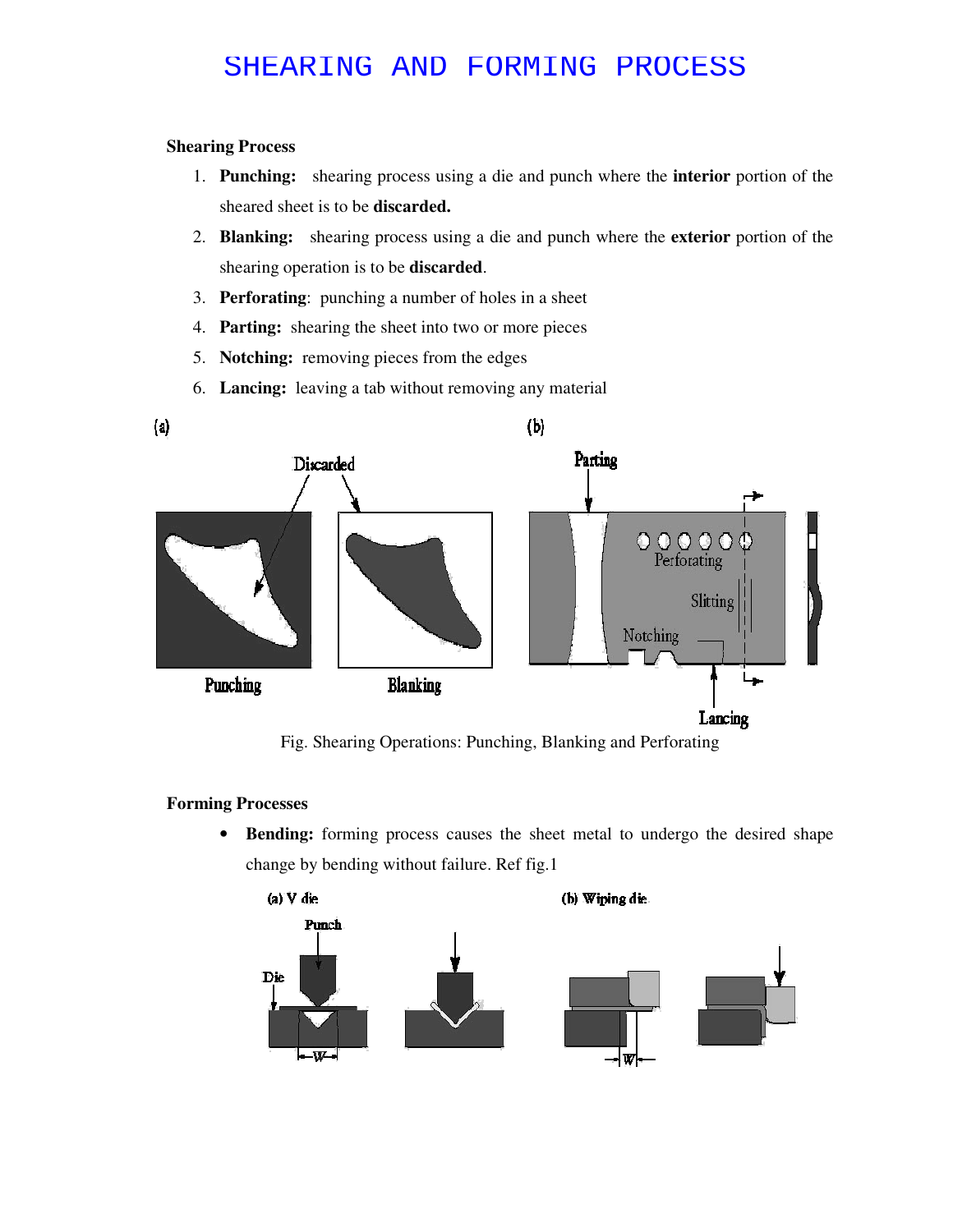

Bending Operations

• **Stretching:** forming process causes the sheet metal to undergo the desired shape change by stretching without failure. Ref fig.2



Fig.2 Schematic illustration of a stretch-forming process.

• **Deep Drawing:** forming process causes the sheet metal to undergo the desired shape change by drawing without failure. Ref fig.3



Fig. 3 Schematic of the Drawing process.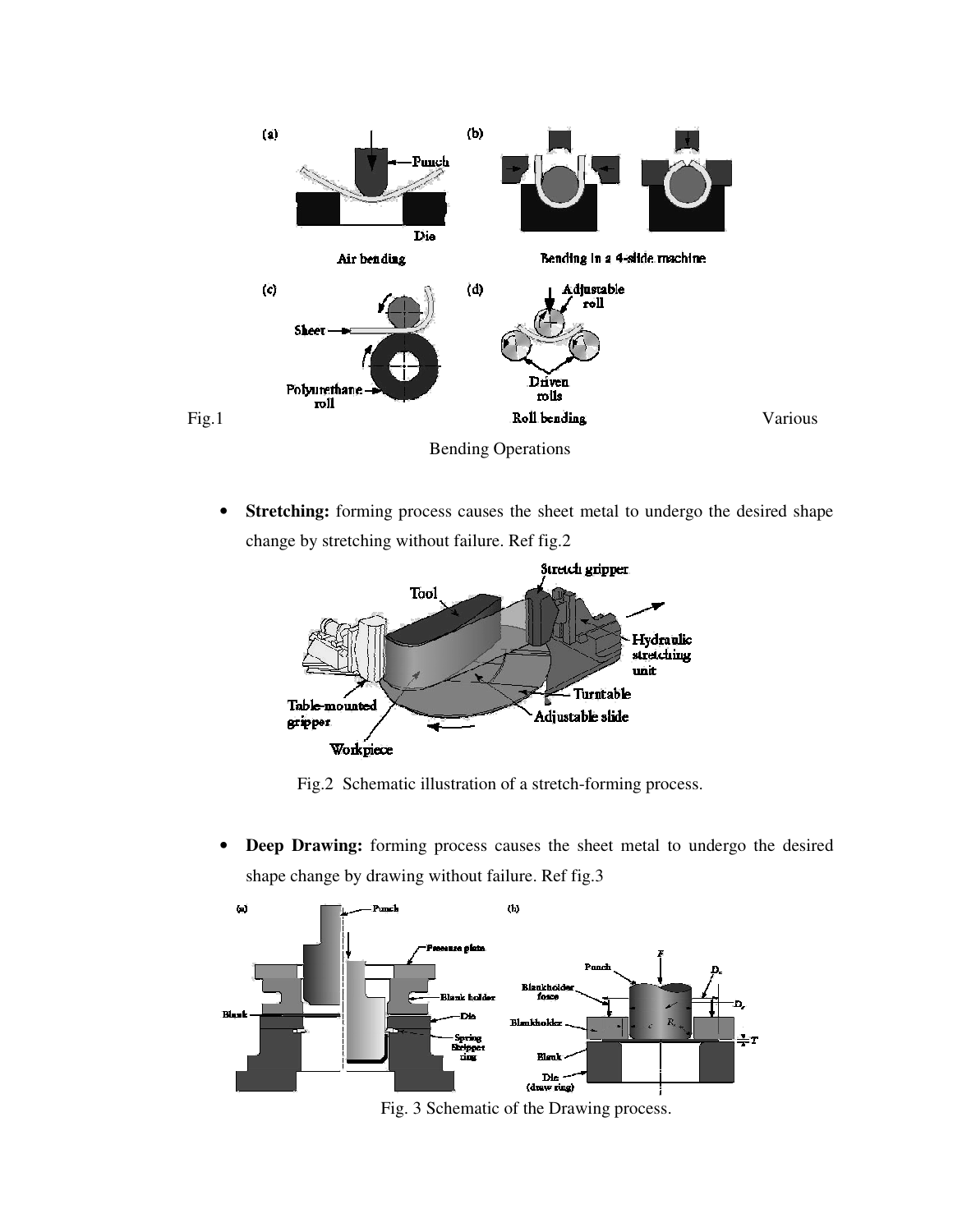• **Roll forming:** Roll forming is a process by which a metal strip is progressively bent as it passes through a series of forming rolls. Ref fig.4



Fig. 4 Eight-roll sequence for the roll forming of a box channel

• **Punching or piercing :** The shearing of the material when the metal inside the contour is discarded. The punch A is piercing the hole for the washer.



• **Blanking:** The shearing of close contours, when the metal inside the contour is the desired part.



• **Notching:** The punch removes material from the edge or corner of a strip or blank or part.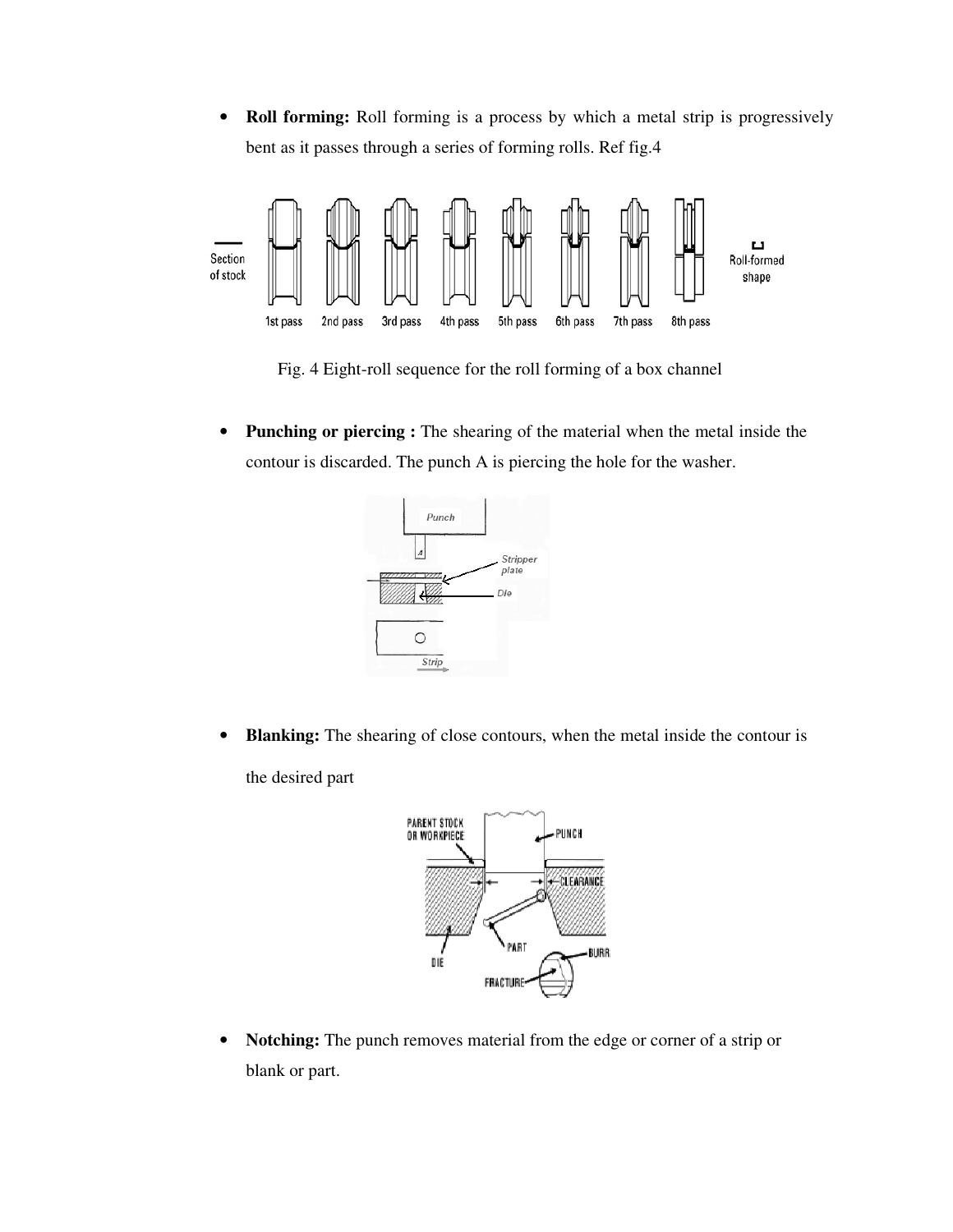

• **Shearing:** The separation of metal by the movement of two blades operated based on shearing forces.



#### **Dies and Punches**

**Simple**- single operation with a single stroke